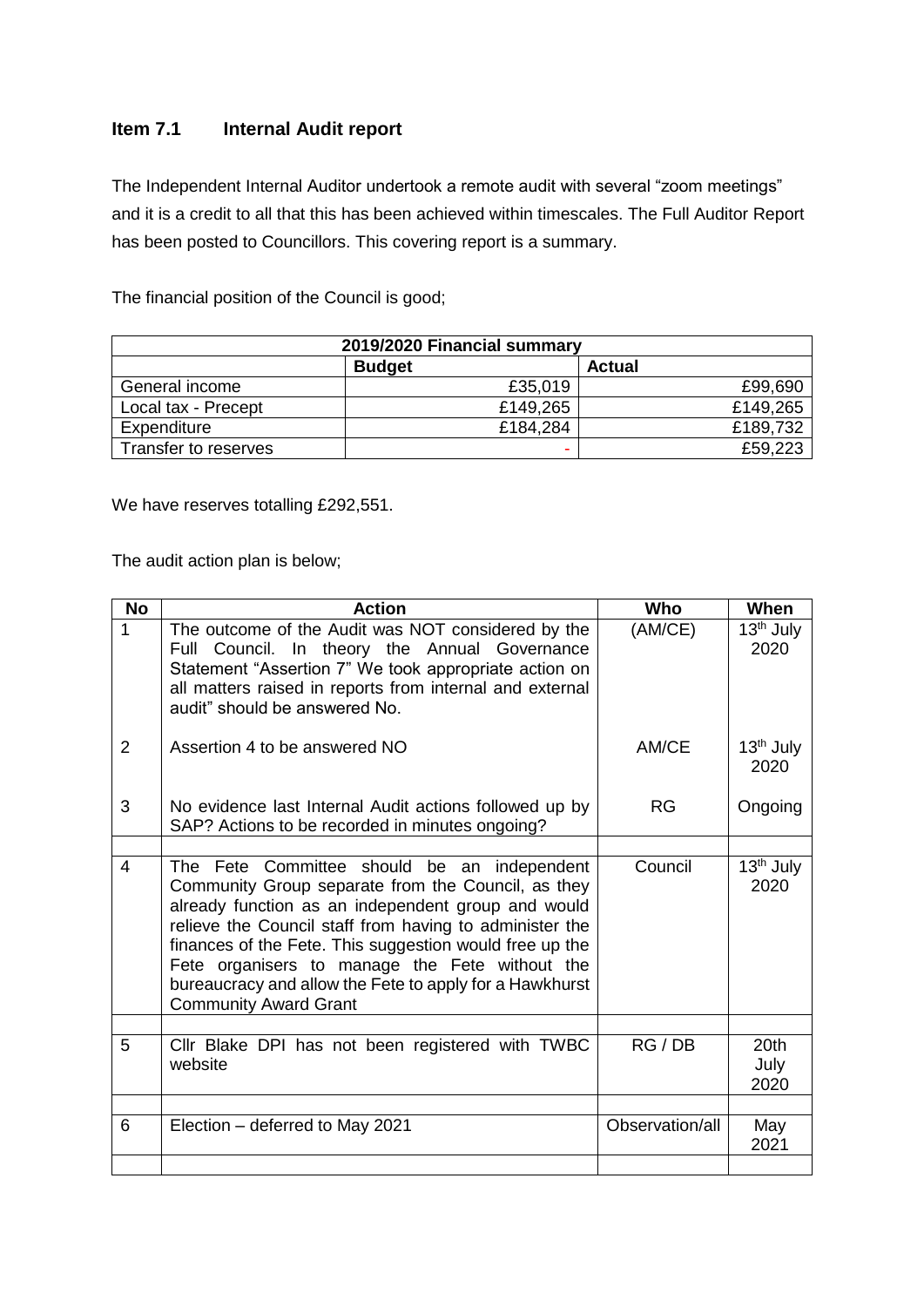| $\overline{7}$ | Update NALC standing orders and Financial regulations                                                 | SAP / Council | 10 <sup>th</sup>                  |
|----------------|-------------------------------------------------------------------------------------------------------|---------------|-----------------------------------|
|                |                                                                                                       |               | August<br>2020                    |
|                |                                                                                                       |               |                                   |
| 8              | Annual review of risk                                                                                 | SAP / Council | 10 <sup>th</sup>                  |
|                |                                                                                                       |               | August<br>2020                    |
|                |                                                                                                       |               |                                   |
| 9              | Council interest should be shown on Office Insurance                                                  | AM            | 31 <sup>st</sup> July             |
|                | policy                                                                                                |               | 2020                              |
| 10             | <b>Statement of internal Control</b>                                                                  | SAP / Council | 13 <sup>th</sup> July             |
|                |                                                                                                       |               | 2020                              |
|                |                                                                                                       |               |                                   |
| 11             | Budgetary control - budget figures and precept to be<br>included in minutes                           | <b>RG</b>     | January<br>2021                   |
| 12             | Consider increasing Section 137 to £8.12 per person                                                   | SAP / Council | January                           |
|                | When budget setting?                                                                                  |               | 2021                              |
|                |                                                                                                       |               |                                   |
| 13             | Bookkeeping balanced regularly - yes ongoing                                                          | AM            | Ongoing                           |
| 14             | Review of Fees & Charges – requirement minutes to                                                     | <b>RG</b>     | 13 <sub>th</sub>                  |
|                | confirm date of implementation (reminder as being done                                                |               | July                              |
|                | this year again)                                                                                      |               | 2020                              |
| 15             | Strongly recommend the Council approve a credit card                                                  | AM            | 20th                              |
|                | facility via Lloyds Bank - application submitted                                                      |               | July                              |
|                |                                                                                                       |               | 2020                              |
| 16             | Conclude Bank mandates for online banking                                                             | AM            | $\overline{1}$ <sup>st</sup> July |
|                |                                                                                                       |               | 2020                              |
| 17             | Digital Photographic evidence? Digital photo catalogue                                                | <b>RG</b>     | $1st$ Aug                         |
|                | to match assets register                                                                              |               | 2020                              |
|                |                                                                                                       |               |                                   |
| 18             | Proof of public rights provision during summer 2019 and<br>website – AIAR ICO L – Must be answered No | AM            | 13 <sup>th</sup> July             |
|                |                                                                                                       |               | 2020                              |
|                | Evidence of posting public rights                                                                     | AM            |                                   |
|                |                                                                                                       |               | 31 <sup>st</sup> July             |
|                | Note will ensure this is done in good time in 2020                                                    | AM            | 2020                              |
|                |                                                                                                       |               |                                   |
| 19             | Website functionality and accessibility meet regulations<br>2018 by September 2020                    | <b>RG</b>     | 31 <sup>st</sup><br>August        |
|                |                                                                                                       |               | 2020                              |
|                |                                                                                                       |               |                                   |
| 20             | <b>Appoint Internal Auditor</b>                                                                       | Council       | 13 <sup>th</sup> July<br>2020     |
|                |                                                                                                       |               |                                   |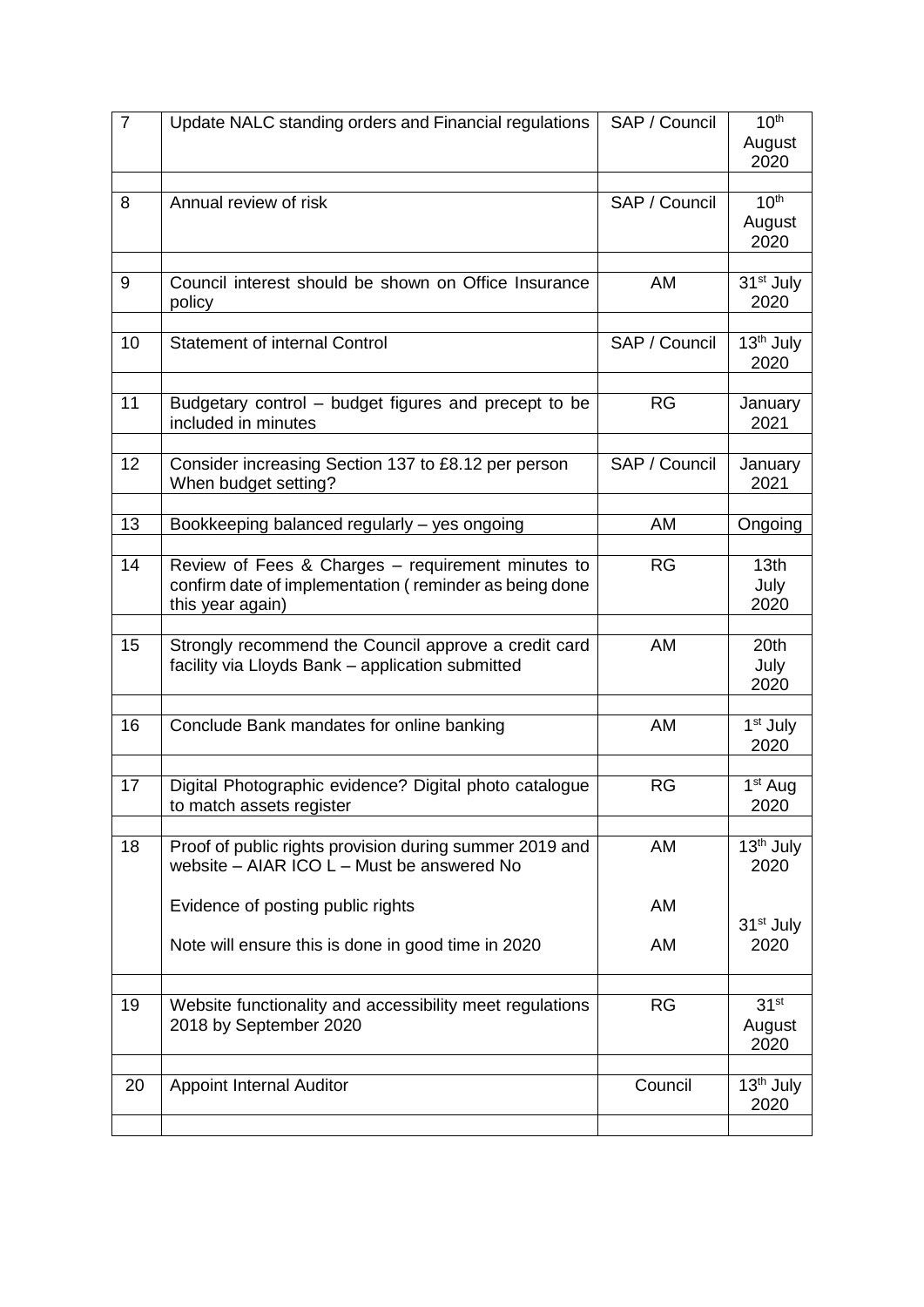| 21 | Parish council email address & on website? | RG. | イクト  |
|----|--------------------------------------------|-----|------|
|    |                                            |     | July |
|    |                                            |     |      |

#### **Proposal**

It is proposed to agree the following;

- To note the financial position of the Council
- To approve the audit action plan above
- That the Annual Accounts and General Return, that *statements 1-9 should be agreed and ticked* and Cllr Escombe and the RFO to sign and date the return. (Cllr Escombe to sign in meeting, drop of in the office and RFO to sign next day)
- That the Annual Return Accounting Statements that *Members accept the Accounting Statements and* Cllr Escombe the RFO to sign and date the return. (Cllr Escombe to sign, drop off in the office and RFO to sign next day)
- The Council accepts the draft Asset Register as a true record of the Council's assets and Cllr Escombe the RFO to sign and date the return. (Cllr Escombe to sign in meeting, drop off in the office and RFO to sign next day)
- To appoint Mr D Bucket as the Independent Internal Auditor

### **Item 7.2 HCT (Copt Hall) financial report**

The Council is the sole trustee of the Copt Hall – Hawkhurst Community Trust, therefore we need to record the accounts and summarised below –

Income for HCT  $= £4.977.41$ 

Expenses for  $HCT = £3,832.41$ 

Surplus £1,145.00

- 1. Please see/read spreadsheet attached in **Appendix 1** for both trust, parish accounts are adjusted as they must not show income for trusts in their figures as directed by AGAR, these will be reported separately to the charity commission.
- 2. Staff costs/wages are now paid direct from Parish Council admin budget so these figures do not include staff costs – Clerk /RFO / External Caretaker / Cleaner they total £10,234